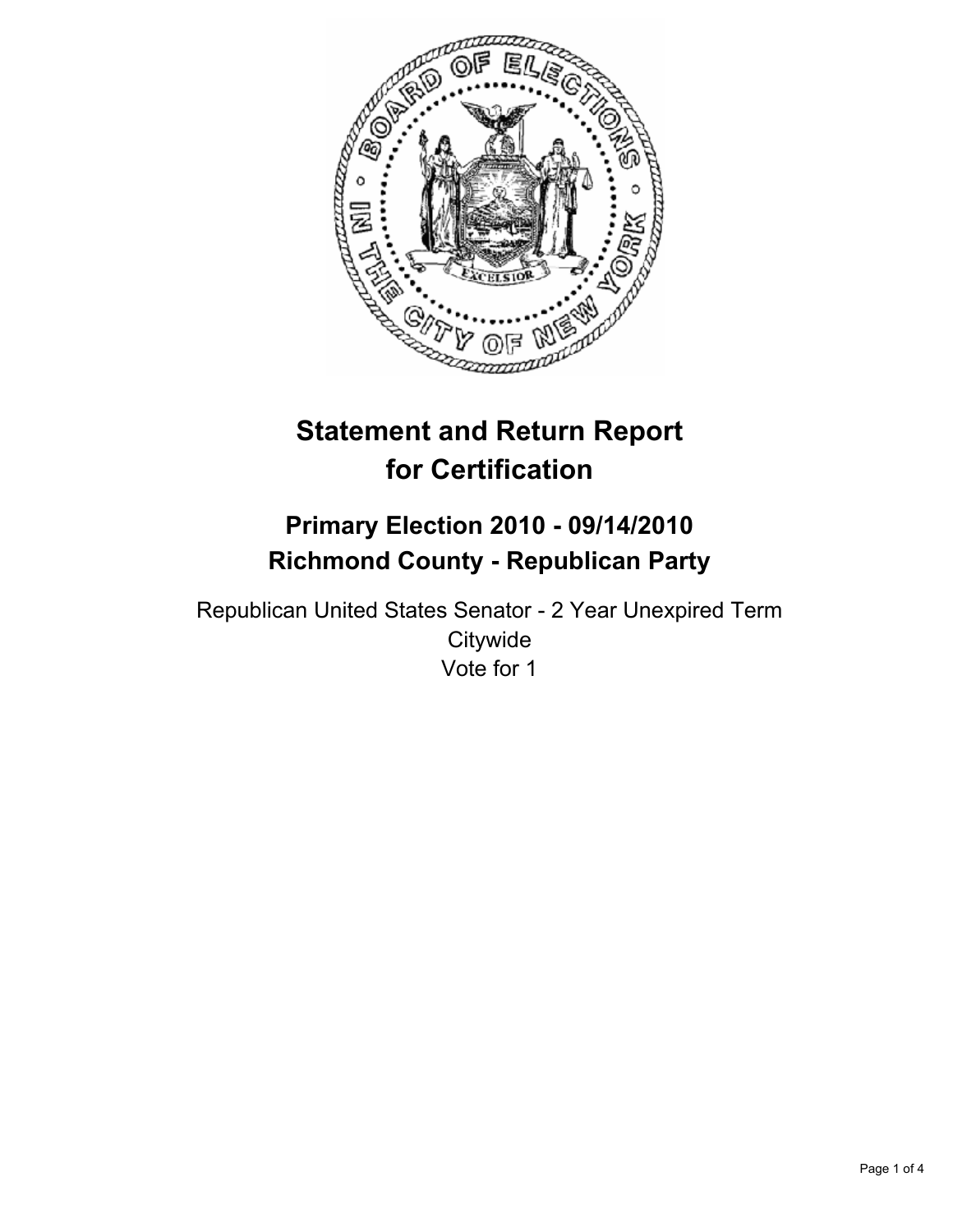

#### **Assembly District 60**

| <b>PUBLIC COUNTER</b>     | 2,107 |
|---------------------------|-------|
| <b>EMERGENCY</b>          | 0     |
| ABSENTEE/MILITARY         | 145   |
| <b>FEDERAL</b>            |       |
| <b>AFFIDAVIT</b>          | 12    |
| <b>BRUCE BLAKEMAN</b>     | 248   |
| <b>JOSEPH J DIOGUARDI</b> | 1,045 |
| <b>DAVID MALPASS</b>      | 710   |
| PAUL REDPATH (WRITE-IN)   |       |
| SAL BANCHETT (WRITE-IN)   |       |
| <b>Total Votes</b>        | 2,005 |

#### **Assembly District 61**

| PUBLIC COUNTER            | 1,870 |
|---------------------------|-------|
| <b>EMERGENCY</b>          | 0     |
| ABSENTEE/MILITARY         | 119   |
| <b>FEDERAL</b>            | 6     |
| AFFIDAVIT                 | 7     |
| <b>BRUCE BLAKEMAN</b>     | 254   |
| <b>JOSEPH J DIOGUARDI</b> | 728   |
| <b>DAVID MALPASS</b>      | 635   |
| AL SHARPTON (WRITE-IN)    |       |
| BRYSON BUREL (WRITE-IN)   |       |
| J.R. BIRSHA (WRITE-IN)    | 1     |
| <b>Total Votes</b>        | 1.620 |

### **Assembly District 62**

| <b>Total Votes</b>          | 4,188 |
|-----------------------------|-------|
| TOM LAGUIDICE (WRITE-IN)    | 1     |
| <b>GREG LISS (WRITE-IN)</b> | 1     |
| DON DUCK (WRITE-IN)         |       |
| ADAM SUSS (WRITE-IN)        |       |
| <b>DAVID MALPASS</b>        | 1,410 |
| <b>JOSEPH J DIOGUARDI</b>   | 2,320 |
| <b>BRUCE BLAKEMAN</b>       | 454   |
| AFFIDAVIT                   | 17    |
| <b>FEDERAL</b>              | 6     |
| ABSENTEE/MILITARY           | 208   |
| <b>EMERGENCY</b>            | 0     |
| <b>PUBLIC COUNTER</b>       | 4,800 |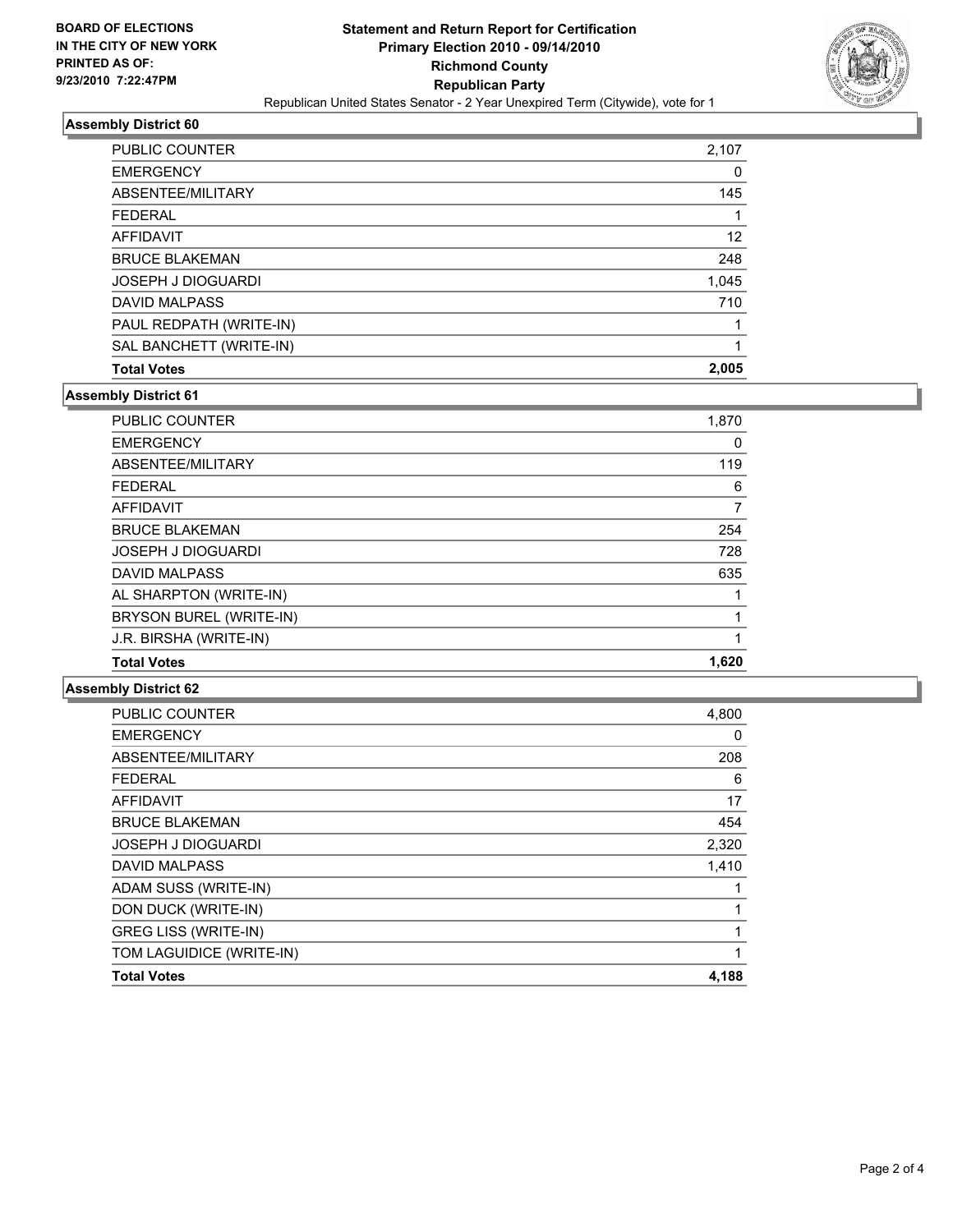

#### **Assembly District 63**

| PUBLIC COUNTER              | 2,456 |
|-----------------------------|-------|
| <b>EMERGENCY</b>            | 0     |
| ABSENTEE/MILITARY           | 171   |
| FEDERAL                     | 4     |
| <b>AFFIDAVIT</b>            | 12    |
| <b>BRUCE BLAKEMAN</b>       | 300   |
| <b>JOSEPH J DIOGUARDI</b>   | 1,049 |
| <b>DAVID MALPASS</b>        | 840   |
| CHRIS COPPA (WRITE-IN)      | 1     |
| KEVIN HAMILATH (WRITE-IN)   |       |
| MICHAEL J. BAROZ (WRITE-IN) | 1     |
| MITCHELL ZINK (WRITE-IN)    | 1     |
| SAL DANGELO (WRITE-IN)      | 1     |
| <b>Total Votes</b>          | 2,194 |